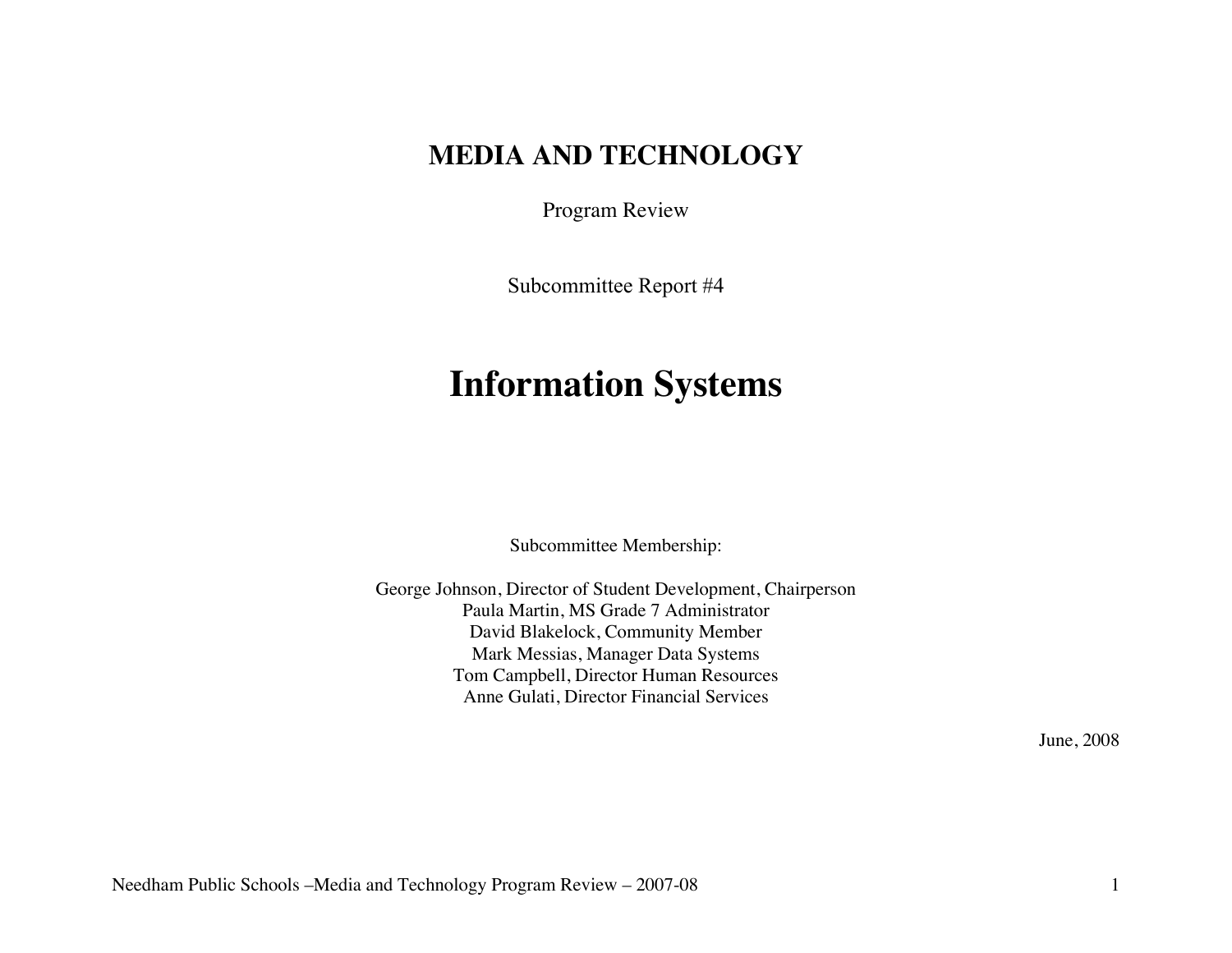#### **INFORMATION SYSTEMS SUBCOMMITTEE REPORT**

#### **I – Introduction/Assessment of the Information Systems Environment Today**

The information systems used throughout the district are the primary responsibility of the main user groups. As needed, the users have previewed products to meet their needs and made selections within budgeted allocations and technical guidelines. The 2002-2004 Technology Plan highlighted our initial efforts to bring this work under routine technology planning and evaluation by stating that one of our goals was to "Improve system-wide accountability by using specific tools to communicate to the community, gather and analyze data, improve financial practices, organize curriculum, and maintain student and personnel data."

To that end, an Administrative Technology Advisory group was formed to guide decision-making and evaluate new systems proposed by administrators. Several members of that group participated in the work of the Information Systems Subcommittee. This is the first time that administrative systems have been reviewed in their entirety.

The information systems that deal with student data are up-to-date, supported and functioning well, as is our First Class communications system. There is no human resource system, rather a series of homegrown databases and work-arounds to gather and produce required data. The financial system is HTE, owned and managed by the town. Currently, a town/school group is meeting to evaluate its ability to meet future needs. Lastly, there is no formal curriculum/instructional management tool, rather a series of documents developed around the district.

The Information Systems Subcommittee had a broad area of responsibility. In order to focus the work, the group decided to divide its work into five areas:

• *Student Information System* – Currently the Needham Public Schools is using a number of systems including PowerSchool, Health Office, Naviance, and EasyIEP. The committee evaluated each tool to make a determination about its adequacy and efficacy.

• *Personnel Information Systems* – The Needham Public Schools does not currently have a functional human resources information system. There are different tools for payroll, EPIMS information management, internal HR information, staff development, recruiting, application management, and substitute management. For the most part, these are stand-alone systems that do not interact.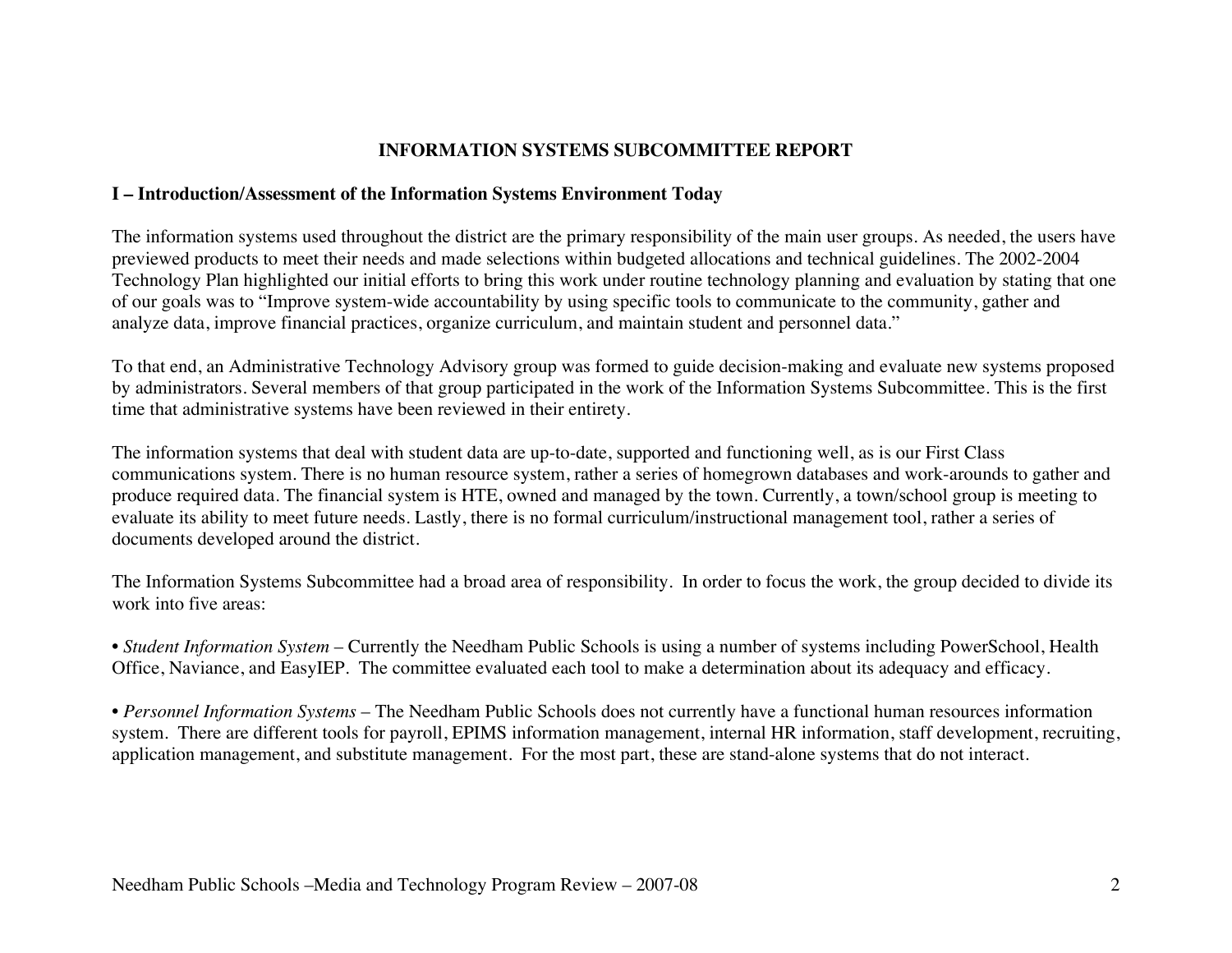• *Business Management Systems* – The Needham Public Schools relies upon the Town's HTE system for payroll, purchasing, and financial management. The HTE system also provides an array of other functions for the Town related to public safety, human resources, community services, and public works. The system is based on a PC platform, and there are a number of problems utilizing the system with the school's MacIntosh products.

• *Communication Systems* – NPS relies heavily on the FirstClass tool, which is a communication and collaboration platform designed with schools in mind.

• *Instructional Management Systems (IMS)* – Needham does not currently have an IMS system. These tools typically allow teachers to keep and analyze important student learning data, share curricular and instruction resources, as well as to access and utilize assessment resources.

#### **II - Data Collection Methods**

The Subcommittee used three primary methods of data collections:

- 1. We reviewed the School Department Operations and Staffing Study conducted by a private consulting firm, Evergreen Solutions. Among other areas, this study had several relevant goals including:
	- Evaluating the current and potential use of technology and communication systems to support operations
	- Making recommendations for operational efficiency, improved management practices, and better customer relations.

In order to do their work, Evergreen consultants interviewed staff, conducted focus groups, examined current practices and systems, and surveyed a number of stakeholder groups.

- 2. We reviewed the questionnaire data that was gathered as part of the overall Media and Technology Program review process.
- 3. We met with Town officials David Davison, Director of Finance, and Roger MacDonald, Director of Management Information Systems, to discuss issues of joint concern such as safety and security, shared systems, possible areas of collaboration and economies of scale, as well as future initiatives that may impact on one another.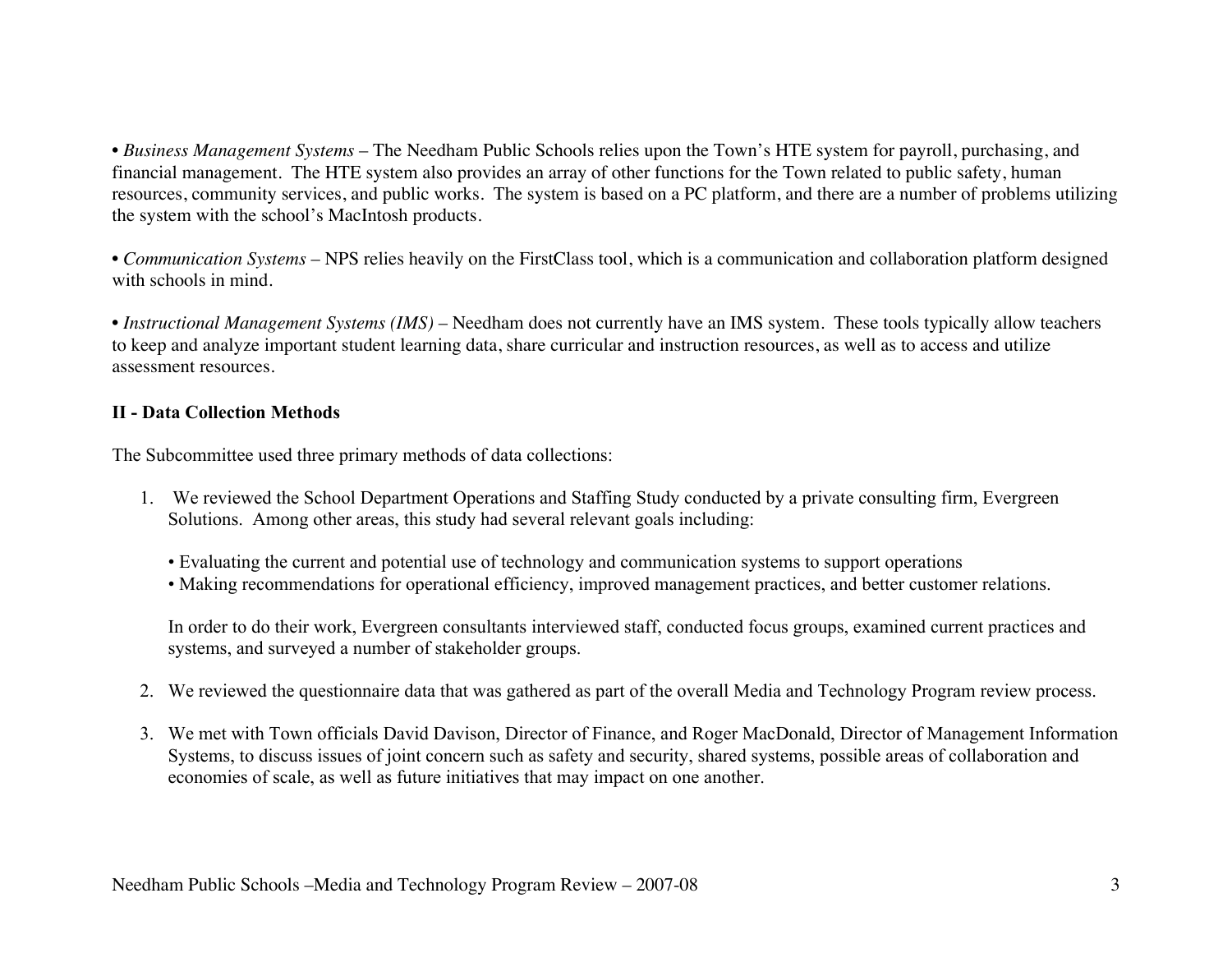#### **III - Data Analysis**

For clarity, the major data findings will be organized into the five areas of inquiry:

#### • *Student Information Systems*

- 1. A very large majority of the teachers using PowerSchool indicated that they believe that it meets their needs with regard to grading (84.6%), student data (84.4%), attendance (83.0%), communication (74.0%), and instruction (83.4%).
- 2. A majority of parents of middle and high school parents (80.7%) report that they use PowerSchool to check the progress of their children.
- 3. The nurses indicate that they are pleased with the Health Office software. It provides a good mechanism for data collection and analysis, ensures confidentiality, and is compatible with DPH reporting systems. Because it is a PC-based system, there are some problems associated with another platform; however, until a MacIntosh tool is developed that will meet the basic requirements, Health Office appears to be the best option.
- 4. The High School Guidance Counselors are pleased with Naviance, a system that is used to manage the college and career advising process as well as to track data about student achievement and outcomes. There was a desire to increase its use among students for managing their application process.
- 5. A conversation with the Directors of Special Education indicates that EasyIEP, the system tool for managing Special Education data and paperwork, does not provide the latest forms required by DOE. There are also problems associated with its ease of use, reports, and integration with PowerSchool.
- *Personnel Information Systems*
	- 1. The Evergreen Solutions study identified a number of areas of need:

•Personnel data is stored in many different places: HTE, Excel spreadsheets, paper personnel files.

•There is no electronic database of performance evaluations.

•NPS does not have a functional Human Resource Information System (HRIS).

•The Personnel Department staff is not well trained in technology.

•The NPS needs an efficient system for managing substitutes.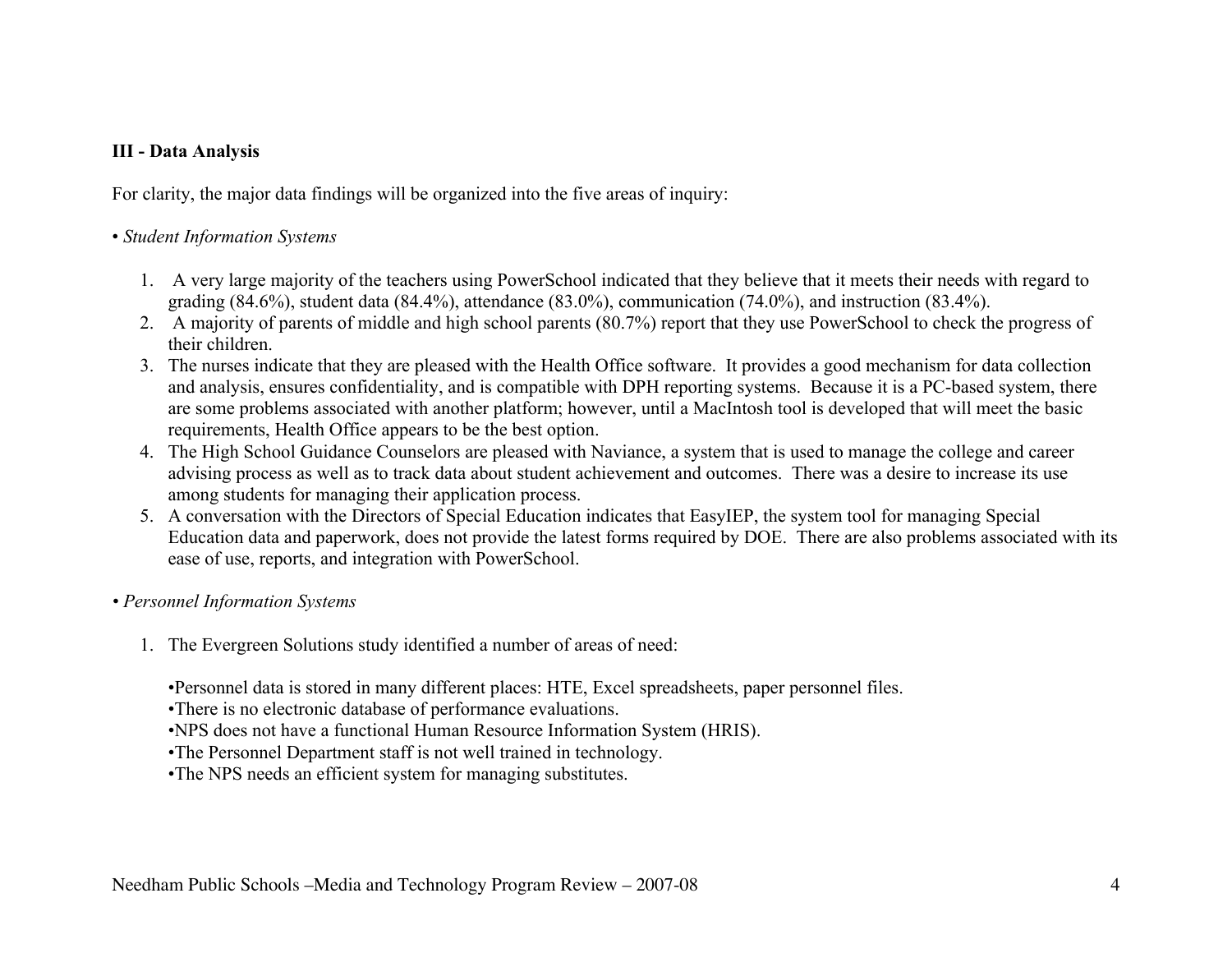#### • *Business Management System*

- 1. Only 31.6% of administrative survey respondents said that HTE met their needs.
- 2. The Evergreen study indicated that there are "impediments to productive use of the HTE finance system. More user frustration was reported with the HTE system than with other technology applications in the District." It was discovered that most people have developed a redundant system for managing their accounts. Some of the problems identified by users include:
	- Difficulty understanding and printing reports
	- 37-digit account numbers
	- Journal entries do not register immediately.
	- Access to accounts takes time.
	- Deposits take time to post.
	- PO's cumbersome
	- Difficulty balancing and reconciling accounts
	- Not user friendly

#### • *Communication Systems*

- 1. 99.3% of survey respondents indicated that First Class met their needs for email.
- 2. 39.8% of the teachers indicated that they maintain a webpage in First Class to communicate beyond the school community.
- 3. 89.8 of teachers make use of First Class conferences.
- 4. 83.2% of teachers said that email from parents helps facilitate student learning and parent/teacher communication.
- 5. Only 12.0% of administrators said that they maintain a listserv to communicate with parents.

#### • *Instructional Management Systems*

- 1. 94.0% of teachers indicated that it would be useful to have a system for accessing curriculum and sharing lesson plans. 83.7% of the administrators said such a system would be helpful.
- 2. 40.3% of teachers said that it would be helpful to have a system for creating and scoring student tests online. 46.0% of the administrators said such a system would be useful.
- 3. Only 27.1% of administrators indicated that they use TestWiz to analyze MCAS data.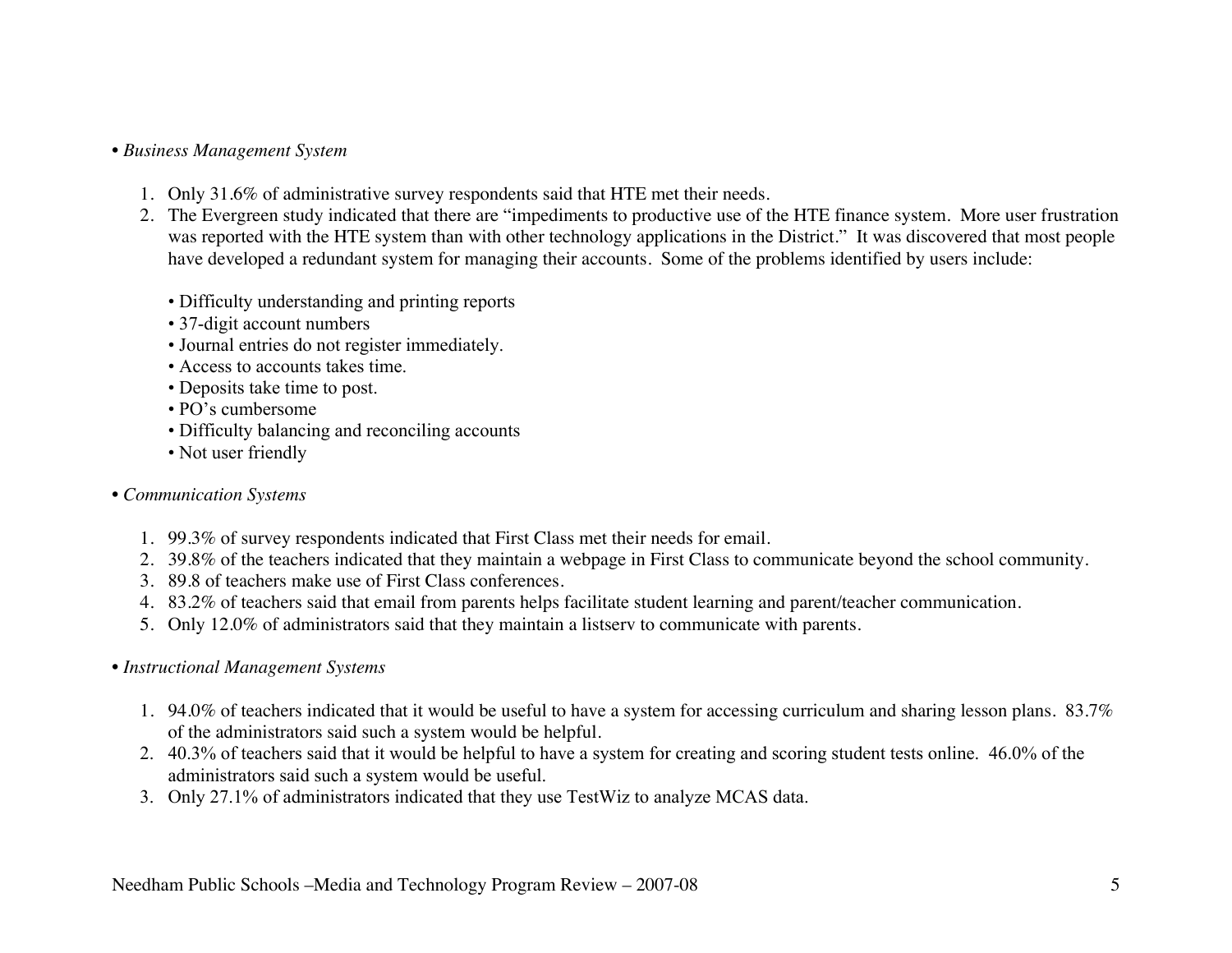#### **IV – Prioritized Recommendations**

The recommendations made by the Information Systems subcommittee are organized in the same five areas that have been used throughout the report along with a *General* category for systems that cross areas. They appear on the following pages.

#### *• General*

| <b>Recommendation</b>                                                                                                                                    | <b>Staffing</b>              | <b>Budget</b>       | <b>Emerging Tech.</b>                                                                                                                                                   | Organizational                                                     | Policies/                     | Prof. Dev.                                                         | <b>Priority</b>     |
|----------------------------------------------------------------------------------------------------------------------------------------------------------|------------------------------|---------------------|-------------------------------------------------------------------------------------------------------------------------------------------------------------------------|--------------------------------------------------------------------|-------------------------------|--------------------------------------------------------------------|---------------------|
|                                                                                                                                                          |                              | <b>Implications</b> | or Practice                                                                                                                                                             | <b>Structure</b>                                                   | <b>Practices</b>              |                                                                    |                     |
| 4.1 Reconvene the<br>Administrative<br><b>Technology Committee</b><br>to oversee<br>administrative<br>technology needs,<br>directions, and<br>purchases. | N <sub>o</sub>               | No                  | This committee<br>has existed in the<br>past. It was made<br>up of<br>administrative<br>representatives<br>from all over the<br>system.                                 | Membership will<br>need to be<br>determined.                       | N <sub>o</sub>                | No                                                                 | High                |
| 4.2 Select a survey<br>administration and<br>analysis tool for system<br>use.                                                                            | .2<br>Secretarial<br>support | Yes                 | Surveys are used<br>regularly, and the<br>practice is<br>expanding.<br>Different tools and<br>methodologies<br>have been utilized<br>to gather and<br>analyze the data. | Such a tool could<br>be used by all<br>schools and<br>departments. | Procedures will<br>be needed. | Training for<br>secretary                                          | High<br>(Immediate) |
| 4.3 Establish staff<br>development priorities<br>and implement training<br>for secretarial staff                                                         | N <sub>o</sub>               | Yes                 | Current training is<br>haphazard.                                                                                                                                       | Administrative<br>Technology<br>Committee                          | N <sub>o</sub>                | Yes                                                                | High                |
| 4.4 Establish policies<br>and procedures for<br>document storage<br>retention, and retrieval.                                                            | $\overline{No}$              | N <sub>o</sub>      | No system or<br>procedures are<br>currently in place.                                                                                                                   | Administrative<br>Technology<br>Committee                          | Policy/procedure              | Staff will need to<br>be aware of<br>policies that<br>affect them. | Medium              |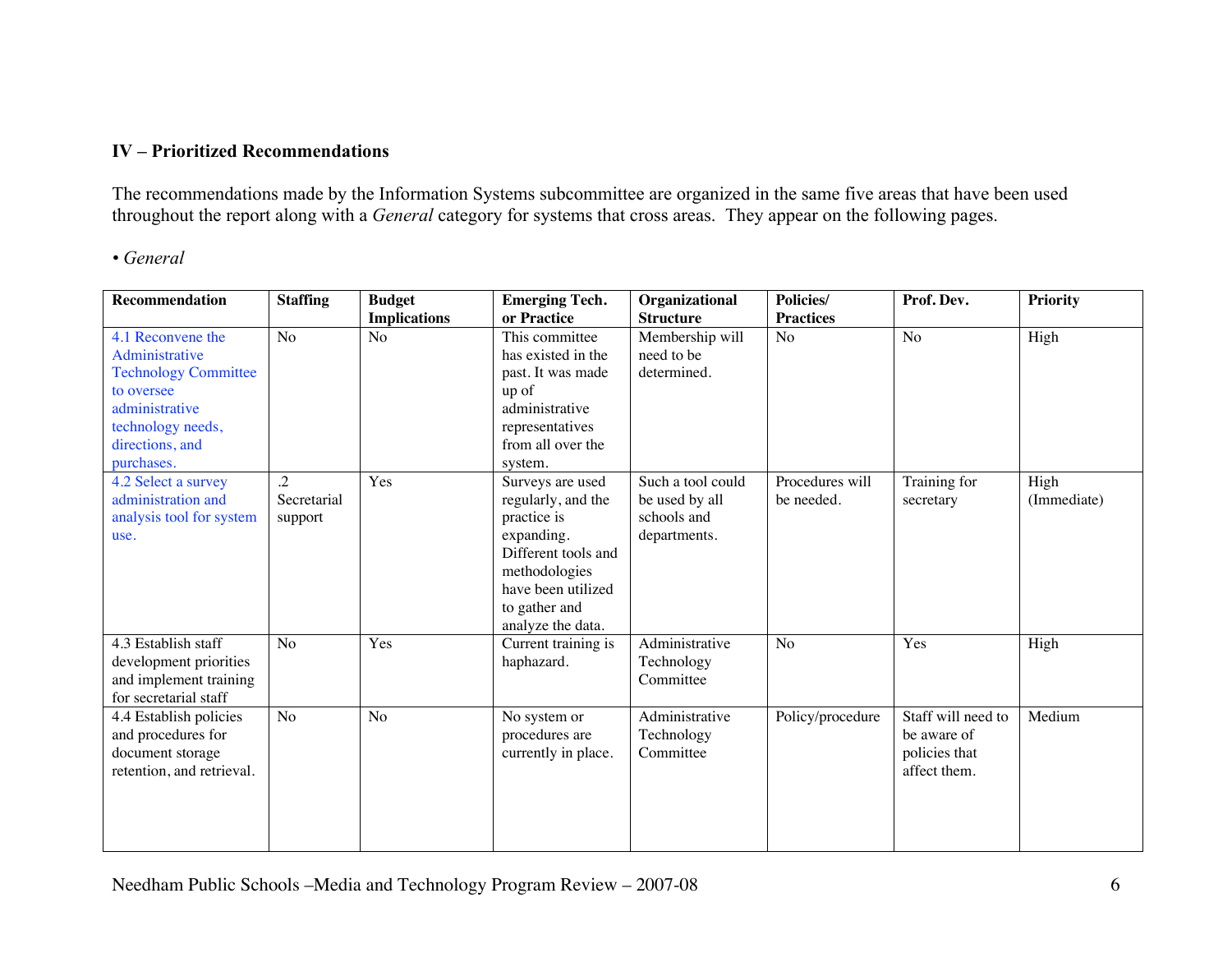| <b>Recommendation</b>                        | <b>Staffing</b> | <b>Budget</b><br><b>Implications</b> | <b>Emerging Tech.</b><br>or Practice | Policies/<br>Organizational<br><b>Structure</b><br><b>Practices</b> |                  | Prof. Dev.      | <b>Priority</b> |
|----------------------------------------------|-----------------|--------------------------------------|--------------------------------------|---------------------------------------------------------------------|------------------|-----------------|-----------------|
| 4.5 Assess school                            | No              | Yes, part of the                     | A need has been                      | Administrative                                                      | N <sub>o</sub>   | N <sub>o</sub>  | High            |
| needs for document                           |                 | <b>CIP</b>                           | demonstrated.                        | Technology                                                          |                  |                 |                 |
| storage and retrieval in                     |                 |                                      |                                      | Committee                                                           |                  |                 |                 |
| conjunction with the                         |                 |                                      |                                      |                                                                     |                  |                 |                 |
| Town's capital                               |                 |                                      |                                      |                                                                     |                  |                 |                 |
| purchase item.                               |                 |                                      |                                      |                                                                     |                  |                 |                 |
| 4.6 Include capacity for                     | N <sub>o</sub>  | Yes                                  | The school system                    | Such as system                                                      | Procedures will  | Staff           | As new software |
| document                                     |                 |                                      | does not scan                        | would affect many                                                   | be needed.       |                 | is purchased    |
| warehousing,                                 |                 |                                      | records or keep                      | departments. The                                                    |                  | will need       |                 |
| archiving, and retrieval                     |                 |                                      | electronic copies.                   | process should be                                                   |                  | training.       |                 |
| as a consideration for                       |                 |                                      |                                      | overseen by the                                                     |                  |                 |                 |
| purchase with any new                        |                 |                                      |                                      | Administrative                                                      |                  |                 |                 |
| management systems                           |                 |                                      |                                      | Technology                                                          |                  |                 |                 |
| (e.g., personnel, special                    |                 |                                      |                                      | Committee.                                                          |                  |                 |                 |
| education, etc.)                             |                 |                                      |                                      |                                                                     |                  |                 |                 |
| 4.7 Establish a system                       | N <sub>o</sub>  | N <sub>o</sub>                       | No system                            | Administrative                                                      | Yes              | N <sub>o</sub>  | High            |
| for document sharing                         |                 |                                      | currently exists.                    | Technology                                                          |                  |                 |                 |
| in the system                                |                 |                                      |                                      | Committee                                                           |                  |                 |                 |
| 4.8 Participate in the                       | Yes             | Yes                                  | This project allows                  | Administrative                                                      | Policies will be | Staff will need | High            |
| new ESE Data                                 |                 |                                      | storage of testing,                  | Technology<br>Committee                                             | needed.          | training.       |                 |
| Warehouse project for<br>student and teacher |                 |                                      | student and                          |                                                                     |                  |                 |                 |
| data                                         |                 |                                      | personnel data.                      |                                                                     |                  |                 |                 |
| 4.9 Align technology                         | N <sub>o</sub>  | No                                   | Needs assessment                     | Administrative                                                      | No               | Yes             | High            |
| training for                                 |                 |                                      | indicates that                       | Technology                                                          |                  |                 |                 |
| administrators with                          |                 |                                      | training is                          | Committee                                                           |                  |                 |                 |
| NETSA standards                              |                 |                                      | necessary                            |                                                                     |                  |                 |                 |
| 4.10 Embed use of                            | Technology      | No                                   | Separating                           | The                                                                 | N <sub>o</sub>   | This is a       | High            |
| technology in                                | staff can       |                                      | technology staff                     | Administrative                                                      |                  | professional    |                 |
| administrative staff                         | consult         |                                      | development has                      | Technology                                                          |                  | development     |                 |
| development                                  |                 |                                      | not reached all                      | Committee should                                                    |                  | goal.           |                 |
| opportunities                                |                 |                                      | administrators                       | oversee this                                                        |                  |                 |                 |
|                                              |                 |                                      |                                      | recommendation.                                                     |                  |                 |                 |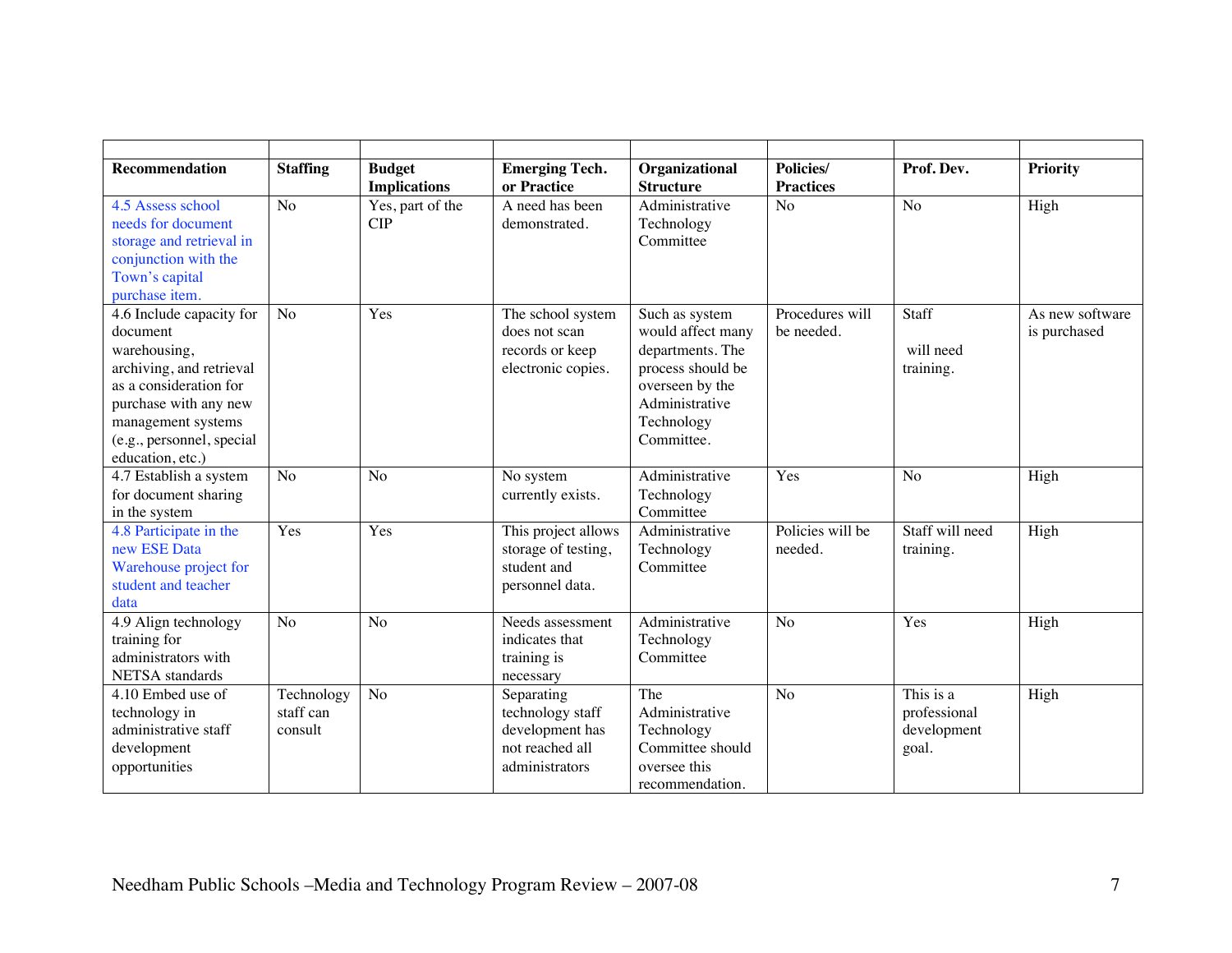• *Student Information Systems:*

| <b>Recommendation</b>              | <b>Staffing</b>                                                              | <b>Budget</b>                                                     | <b>Emerging Tech.</b>                                                                                                                  | <b>Organizational</b>                                                                    | <b>Policies/</b>                  | Prof. Dev.                                                       | <b>Priority</b> |
|------------------------------------|------------------------------------------------------------------------------|-------------------------------------------------------------------|----------------------------------------------------------------------------------------------------------------------------------------|------------------------------------------------------------------------------------------|-----------------------------------|------------------------------------------------------------------|-----------------|
|                                    |                                                                              | <b>Implications</b>                                               | or Prac.                                                                                                                               | <b>Structure</b>                                                                         | <b>Practices</b>                  |                                                                  |                 |
| 4.11 Replace EasyIEP<br>with ESped | A system<br>employee<br>should be<br>selected to<br>oversee this<br>process. | Yes, the new<br>software will cost<br>about \$20,000<br>annually. | The new<br>software meets<br>new state and<br>federal<br>guidelines,<br>integrates with<br>PowerSchool,<br>and offers data<br>storage. | The Special<br>Education<br>Directors will<br>oversee training<br>and<br>implementation. | New procedures<br>will be needed. | A train-the-<br>trainer model<br>will be used to<br>train staff. | High            |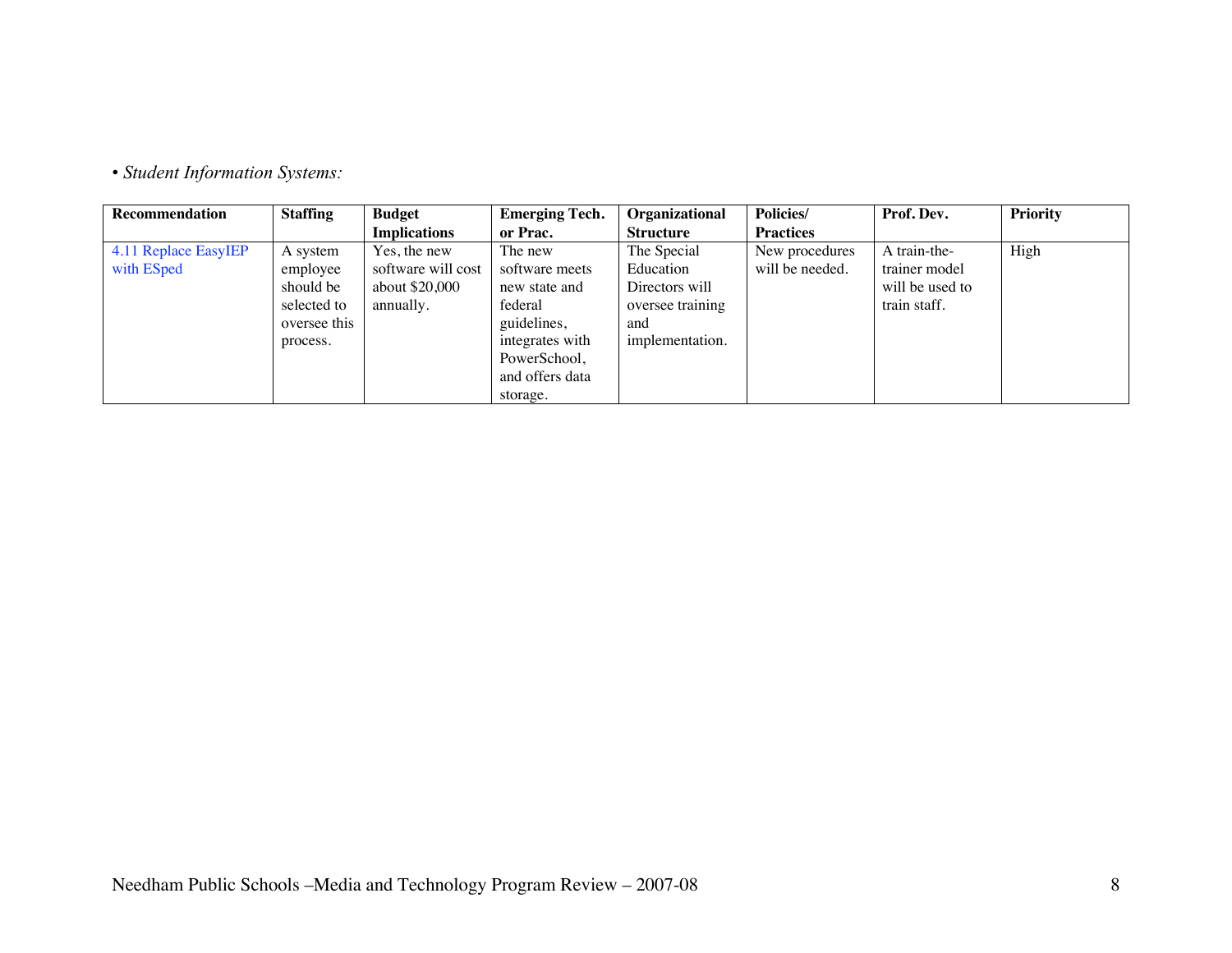## • *Personnel Information Systems*

| <b>Recommendation</b>                                | <b>Staffing</b> | <b>Budget</b>       | <b>Emerging Tech.</b>           | Organizational         | Policies/         | Prof. Dev.        | <b>Priority</b> |
|------------------------------------------------------|-----------------|---------------------|---------------------------------|------------------------|-------------------|-------------------|-----------------|
|                                                      |                 | <b>Implications</b> | or Prac.                        | <b>Structure</b>       | <b>Practices</b>  |                   |                 |
| 4.12 Obtain software for                             | N <sub>o</sub>  | Yes-limited         | This does not                   | Responsibility of      | No                | Secretary         | Medium          |
| an employee procedures                               |                 | cost (\$2000)       | currently exist in              | Human Resources        |                   | training          |                 |
| manual                                               |                 |                     | the system.                     | Dept.                  |                   |                   |                 |
| 4.13 Purchase a Human                                | N <sub>o</sub>  | Yes (\$80,000)      | No unified                      | A group should be      | N <sub>o</sub>    | Staff training    | High            |
| <b>Resource Information</b>                          |                 |                     | system is                       | created in 2008-       |                   | will be           |                 |
| <b>System</b>                                        |                 |                     | currently in use.               | 09 to study and        |                   | necessary.        |                 |
|                                                      |                 |                     |                                 | select an              |                   |                   |                 |
|                                                      |                 |                     |                                 | appropriate            |                   |                   |                 |
|                                                      |                 |                     |                                 | system which           |                   |                   |                 |
|                                                      |                 |                     |                                 | could be               |                   |                   |                 |
|                                                      |                 |                     |                                 | purchased and          |                   |                   |                 |
|                                                      |                 |                     |                                 | begin                  |                   |                   |                 |
|                                                      |                 |                     |                                 | implementation in      |                   |                   |                 |
|                                                      |                 |                     |                                 | 2009-10.               |                   |                   |                 |
| 4.14 Develop an                                      | N <sub>o</sub>  | No                  | $\overline{N}$ o central        | <b>Human Resources</b> | None needed       | N <sub>o</sub>    | High            |
| electronic list of recruiting                        |                 |                     | system currently                | Department             |                   |                   |                 |
| venues to facilitate                                 |                 |                     | exists.                         |                        |                   |                   |                 |
| advertising and recruiting.                          | N <sub>o</sub>  |                     |                                 | A Human                | Procedures will   |                   |                 |
| 4.15 Adopt a technology-<br>based substitute teacher |                 | Yes (\$15,000)      | No system                       | Resources              | need to be        | Training for subs | High            |
|                                                      |                 |                     | currently in use<br>in Needham. | function.              | developed.        |                   |                 |
| replacement system.<br>4.16 Develop a web-based      |                 | Yes                 | No system                       | A Human                | No                | Yes               | Low             |
| training system for                                  |                 | $(\$500)$           | currently in use                | Resources              |                   |                   |                 |
| substitutes.                                         |                 |                     | in Needham.                     | function.              |                   |                   |                 |
| 4.17 Provide on-going                                | $\mathcal{A}$   | Yes                 | PowerSchool is                  | A Human                | Practices need to | N <sub>o</sub>    | High            |
| staff support for EPIMS                              | Secretar-       |                     | being used to                   | Resources              | be routinized.    |                   |                 |
| compliance                                           | ial             |                     | gather                          | function.              |                   |                   |                 |
|                                                      | support         |                     | information but                 |                        |                   |                   |                 |
|                                                      |                 |                     | requires a data                 |                        |                   |                   |                 |
|                                                      |                 |                     | manager.                        |                        |                   |                   |                 |
| 4.18 Maintain current                                | N <sub>o</sub>  | Yes, annual costs   | Systems are                     | A Human                | Systems for       | Staff training    | High            |
| human resources systems                              |                 |                     | being piloted.                  | Resources              | usage are needed. | will be required. |                 |
| (AppliTrack, My Learning                             |                 |                     |                                 | function.              |                   |                   |                 |
| Plan)                                                |                 |                     |                                 |                        |                   |                   |                 |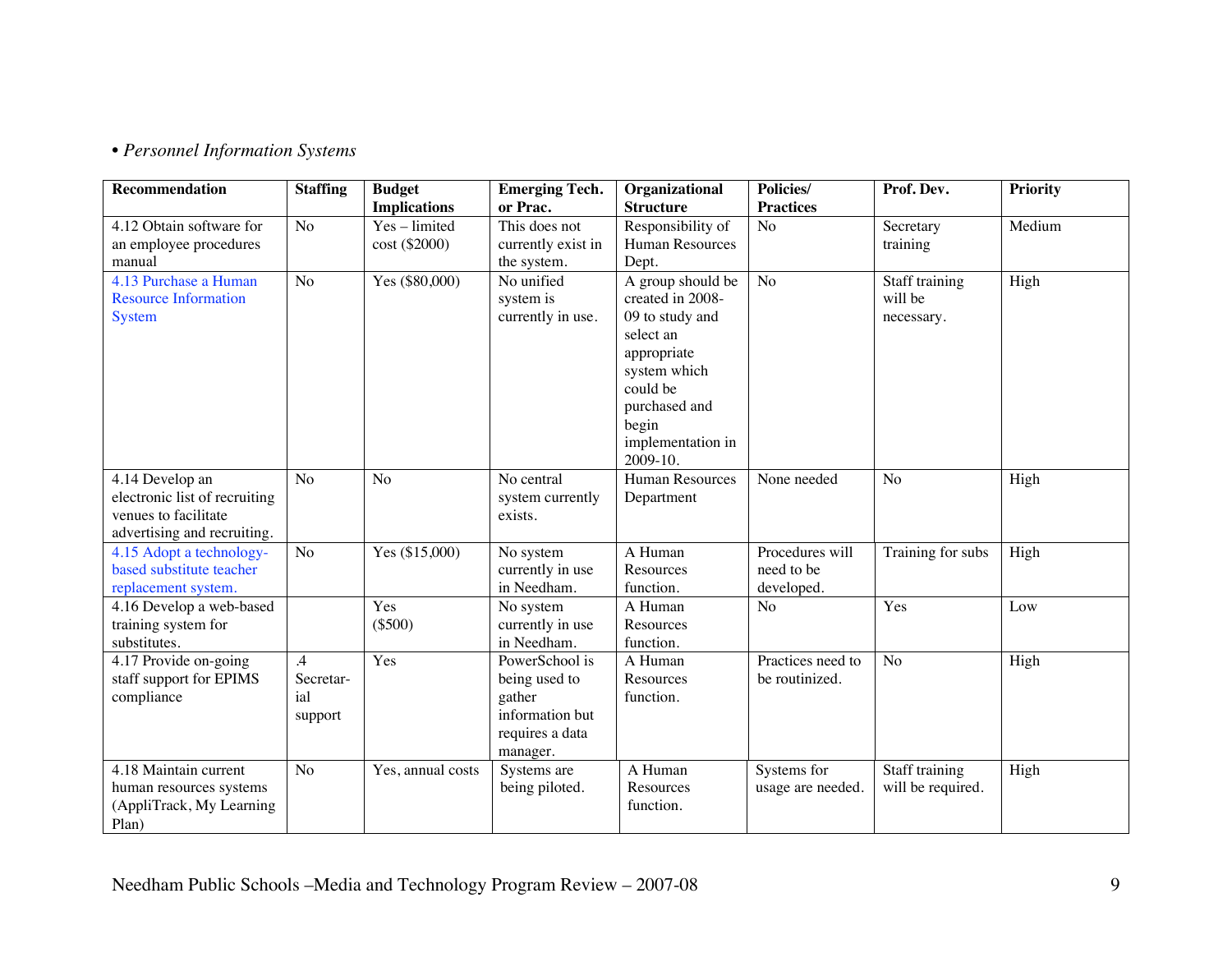## • *Business Management System*

| <b>Recommendation</b>     | <b>Staffing</b> | <b>Budget</b>       | <b>Emerging Tech.</b> | Organizational             | Policies/        | Prof. Dev.     | <b>Priority</b> |
|---------------------------|-----------------|---------------------|-----------------------|----------------------------|------------------|----------------|-----------------|
|                           |                 | <b>Implications</b> | or Prac.              | <b>Structure</b>           | <b>Practices</b> |                |                 |
| 4.19 Provide              | While more      | Yes, software       | The current HTE       | <b>HTE Study Committee</b> | Practices will   | <b>Staff</b>   | High            |
| modifications for budget  | staff is not    | for reporting,      | management            |                            | need to be       | training is    |                 |
| management to better      | recommended.    | screen and          | system is the         |                            | addressed.       | essential      |                 |
| facilitate the use of     | staff may need  | functionality       | source of             |                            |                  |                |                 |
| HTE-including             | to be utilized  | interface.          | frustration.          |                            |                  |                |                 |
| mechanisms for            | differently     | training.           |                       |                            |                  |                |                 |
| obtaining reports,        |                 |                     |                       |                            |                  |                |                 |
| functionality interface,  |                 |                     |                       |                            |                  |                |                 |
| training, and             |                 |                     |                       |                            |                  |                |                 |
| specialization of staff   |                 |                     |                       |                            |                  |                |                 |
| 4.20 Recommend to the     | Staff time will | Yes. Expenses       | The current system    | HTE Study Committee        | A meeting        | Yes            | High            |
| Town that it conduct a    | be needed to    | to be shared        | has many problems     |                            | between our      |                |                 |
| comprehensive study of    | carry out this  | with the Town.      |                       |                            | subcommittee     |                |                 |
| the current financial     | task            |                     |                       |                            | and Town         |                |                 |
| management tools to       |                 |                     |                       |                            | representatives  |                |                 |
| determine if it meets the |                 |                     |                       |                            | occurred, and a  |                |                 |
| needs of its users.       |                 |                     |                       |                            | study will be    |                |                 |
|                           |                 |                     |                       |                            | conducted.       |                |                 |
| 4.21 Provide              | .5 FTE is       | \$25,000            | There is currently    | Superintendent             | No               | No             | High            |
| technological support for | needed to       |                     | no support.           |                            |                  |                |                 |
| the town and school       | support         |                     |                       |                            |                  |                |                 |
| financial system          | financial       |                     |                       |                            |                  |                |                 |
|                           | systems         |                     |                       |                            |                  |                |                 |
| 4.22 Implement the        | No              | Item already        | System is needed      | Community Education        | Yes              | N <sub>0</sub> | High            |
| electronic payment        |                 | funded              | by multiple           | <b>Business Department</b> |                  |                |                 |
| system currently being    |                 |                     | departments           | <b>Athletic Department</b> |                  |                |                 |
| purchased by the Town     |                 |                     |                       | Food Services              |                  |                |                 |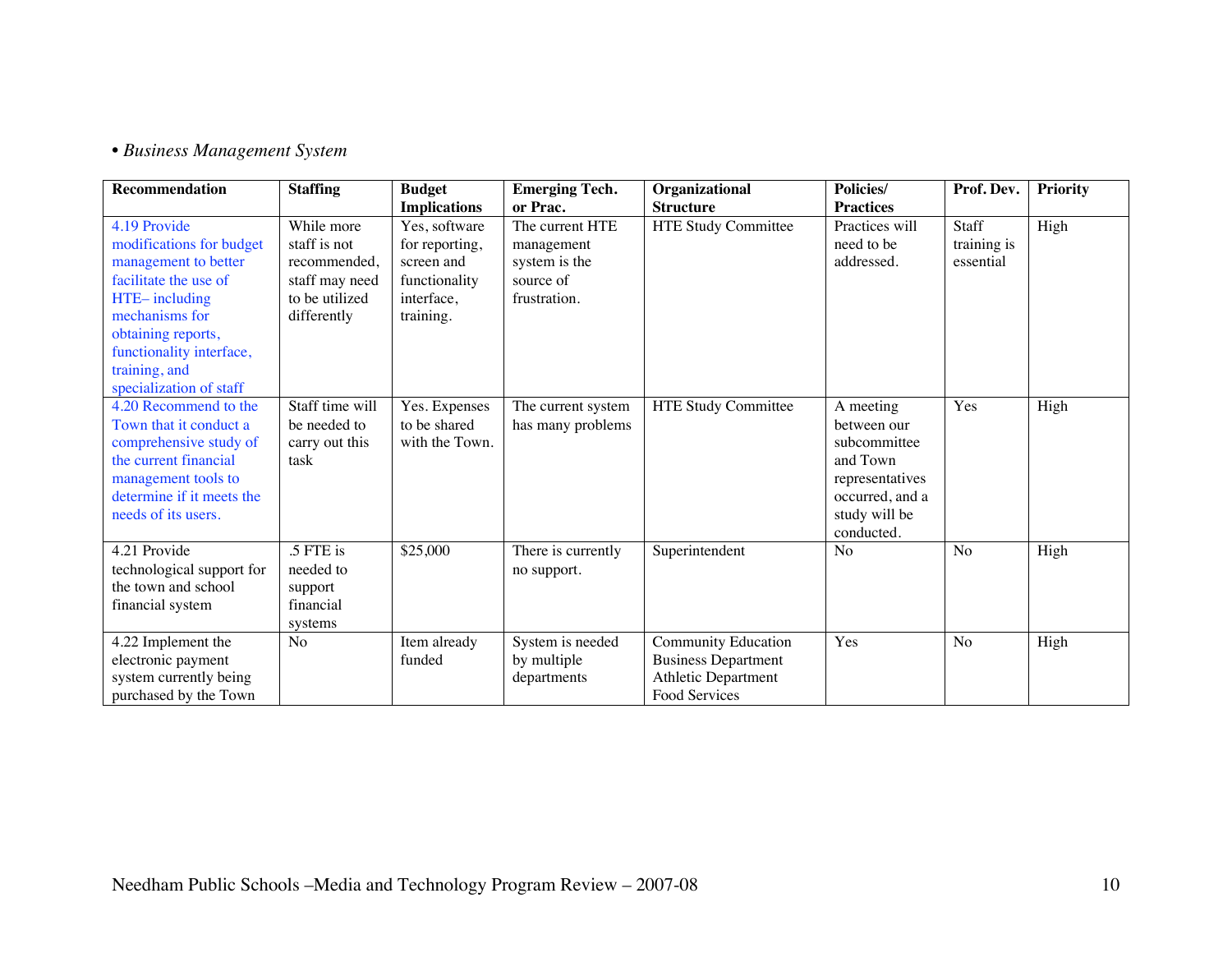# • *Communication Systems*

| Recommendation                                                                                                                                        | <b>Staffing</b> | <b>Budget</b><br><b>Implications</b>                         | <b>Emerging Tech.</b><br>or Prac.                                                                                        | Organizational<br><b>Structure</b>        | Policies/<br><b>Practices</b> | Prof. Dev.                         | <b>Priority</b> |
|-------------------------------------------------------------------------------------------------------------------------------------------------------|-----------------|--------------------------------------------------------------|--------------------------------------------------------------------------------------------------------------------------|-------------------------------------------|-------------------------------|------------------------------------|-----------------|
| 4.23 Study the<br>benefit and<br>feasibility of<br>central student<br>access to email                                                                 | N <sub>o</sub>  | N <sub>o</sub>                                               | Desirability is<br>uncertain                                                                                             | Administrative<br>Technology<br>Committee | Yes                           | N <sub>o</sub>                     | Medium          |
| 4.24 Ensure that<br>all schools<br>distribute their<br>newsletters<br>electronically                                                                  | N <sub>o</sub>  | No                                                           | Currently, there<br>is inconsistency<br>at the elementary<br>level.                                                      | Superintendent                            | N <sub>o</sub>                | N <sub>o</sub>                     | High            |
| 4.25 Implement<br>the<br>recommendations<br>for crisis<br>communications<br>which are being<br>made by the ad<br>hoc crisis<br>response<br>committee. | None            | Yes, the annual<br>cost will be<br>approximately<br>\$25,000 | The<br>recommendations<br>involve<br>reimbursing staff<br>for maintaining a<br>private<br>emergency<br>telephone option. | Superintendent                            | Yes                           | N <sub>o</sub>                     | High            |
| 4.26 Principals<br>should maintain<br>and use listserv<br>for regular<br>communication                                                                | No              | N <sub>o</sub>                                               | Routine use will<br>improve use<br>during<br>emergency<br>situations.                                                    | Superintendent                            | Yes                           | N <sub>o</sub>                     | High            |
| 4.27 Explore<br>updated and more<br>efficient systems<br>for internal and<br>external electronic<br>calendars                                         | No              | $$3-4,000$<br>annually                                       | The current tool<br>does not meet<br>system needs                                                                        | Administrative<br>Technology<br>Committee | Yes                           | Minimal<br>secretarial<br>training | Medium          |